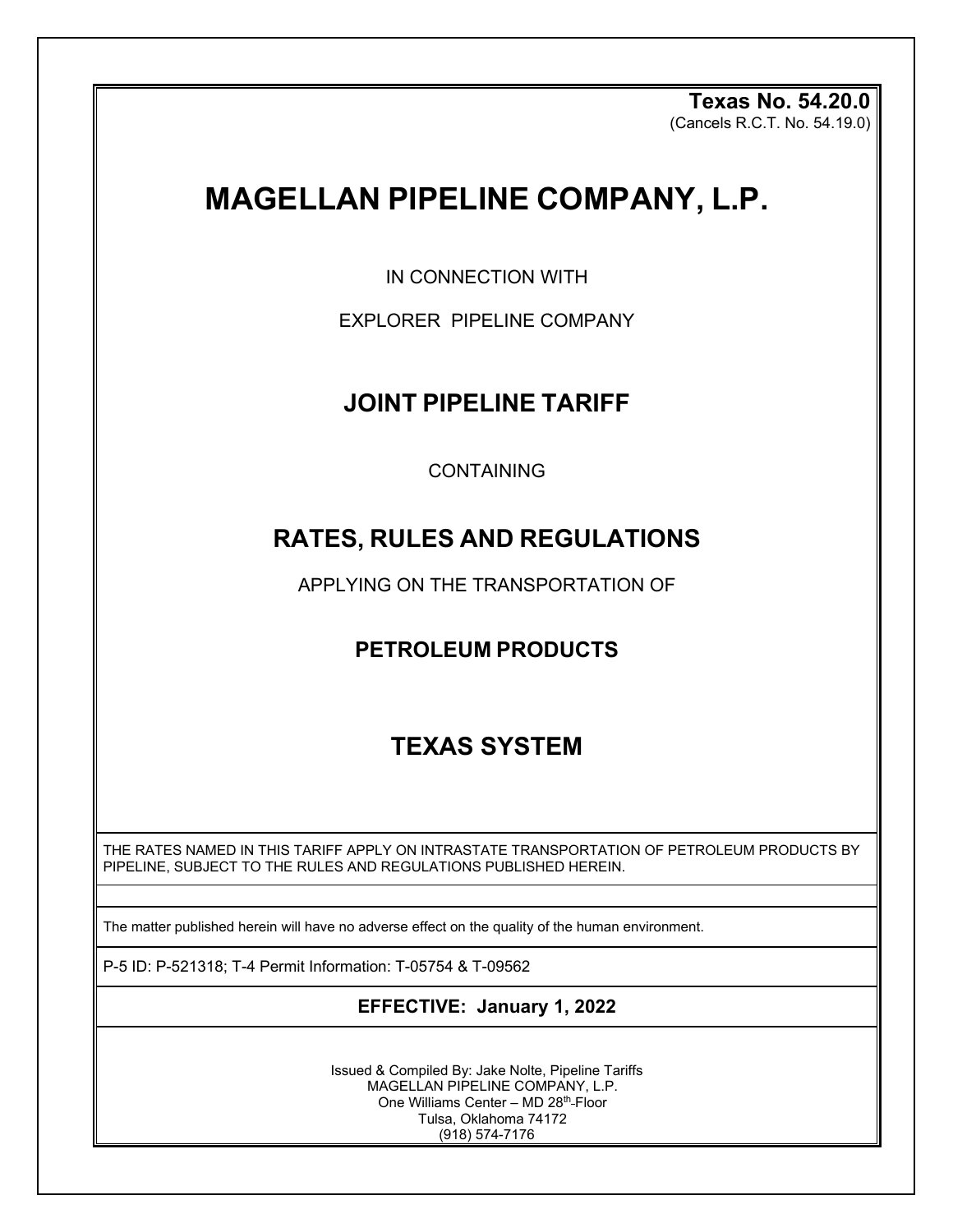| <b>TABLE OF CONTENTS</b><br><b>SUBJECT</b>           | <b>ITEM NO.</b> | PAGE NO. |
|------------------------------------------------------|-----------------|----------|
|                                                      |                 |          |
| Abbreviations and Reference Marks, Explanation of    |                 | 12       |
|                                                      | 60              | 6        |
|                                                      | 190             | 11       |
|                                                      | 35              | 5        |
|                                                      | 175             | 10       |
|                                                      | 100             | 9        |
|                                                      | 65              | 6        |
|                                                      | 15              | 3        |
|                                                      | 135             | 9        |
|                                                      | 145             | 10       |
|                                                      | 180             | 10       |
|                                                      | 70              | 7        |
|                                                      | 160             | 10       |
|                                                      | 300             | 12       |
| <u>Joint Rates …………………………………………………………………………</u>      | 310             | 12       |
|                                                      | 185             | 11       |
|                                                      | 75              | 7        |
|                                                      | 20              | 4        |
|                                                      | 90              | 8        |
|                                                      | 25              | 4        |
|                                                      | 50              | 6        |
| Rates From or To Intermediate Points. Application of | 120             | 9        |
|                                                      | 115             | 9        |
| Segregation and Variations in Quality and Gravity    | 105             | 9        |
|                                                      | 125             | 9        |
|                                                      | 95              | 9        |
|                                                      | 45              |          |
| Spill Compensation Acts and Regulations, Charges for | 170             | 10       |
|                                                      | 80              | 8        |
|                                                      | 40              | 5        |
|                                                      | 28              | 4        |
|                                                      | 30              | 4        |
|                                                      | 85              | 8        |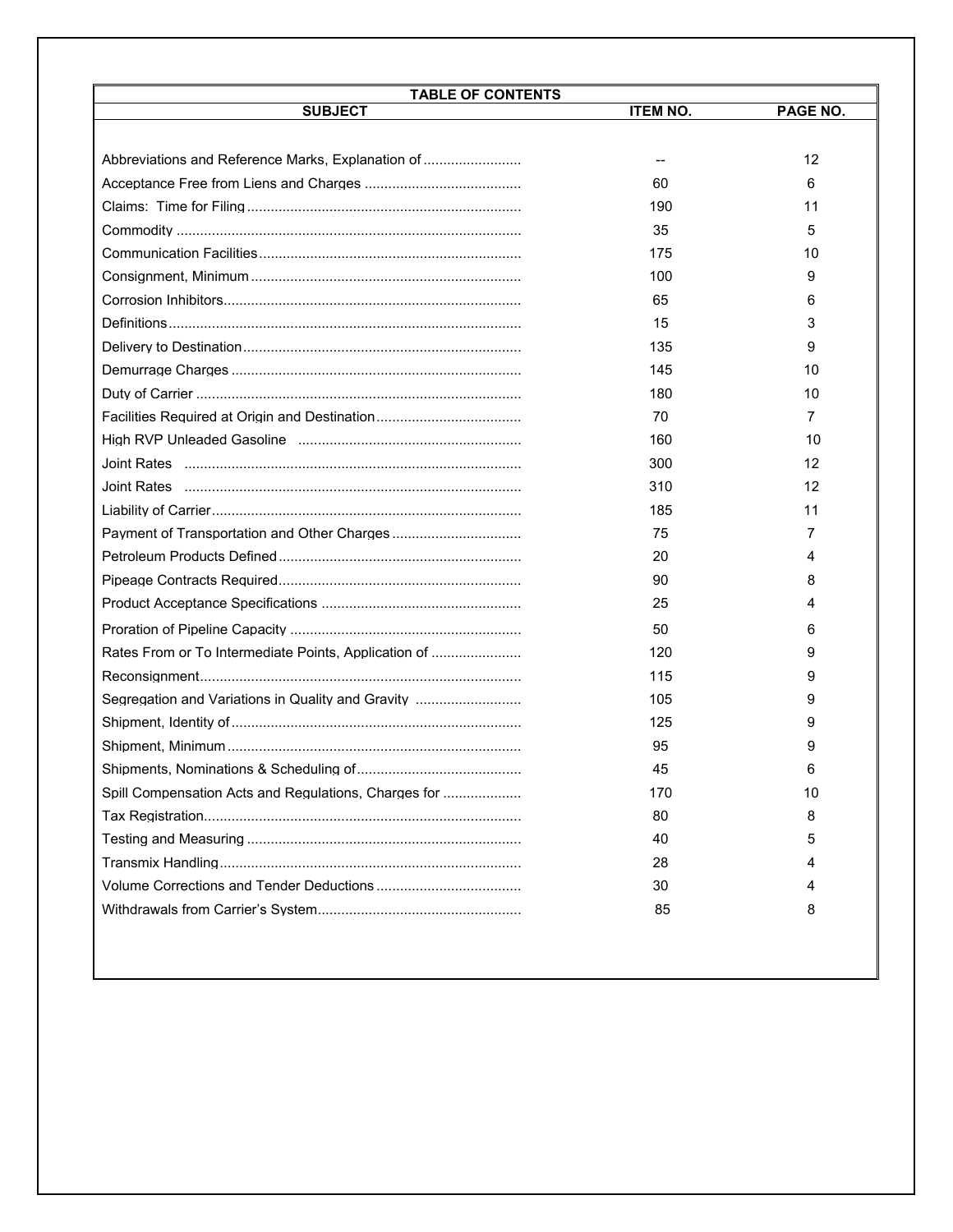## **DEFINITIONS**

## **ITEM 15 – DEFINITIONS**

"**API Gravity**" means gravity determined in accordance with ASTM Desingation D-287-92 or latest revision thereof.

"**ASTM Color**" means color determined by the ASTM Standard method of test ASTM Designation D-1500-91 or latest revision thereof.

"**ATLAS**" means Automated Transportation Logistics Activity System. **ATLAS** is a computerized information system to which all Shippers have access upon request. **ATLAS** enables Shippers to nominate and release product and to monitor and coordinate the movement of Petroleum Products while on Magellan Pipeline System.

"**Barre**l" means forty-two (42) United States gallons at sixty (60) degrees Fahrenheit.

"**Batch**" means a quantity of petroleum product of like specifications moved through the pipeline as an identifiable unit.

"**Carrier**" means and refers to Magellan Pipeline Company, L.P. (MPL) and other carriers participating herein.

"**Consignee**" means and refers to the party having ownership of Petroleum Product transferred to them.

"**Consignor**" means the party, which tendered Petroleum Products to Carrier.

"**Destination**" means the facility at which Carrier delivers Petroleum Products out of Carrier's pipeline.

"**Inventory Owner**" means and refers to the party, either Shipper or Consignee, holding title to Petroleum Product(s) in Carrier's facilities.

"**Origin**" means the facility of Carrier at which Carrier receives Petroleum Products into Carrier's pipeline.

"**Origin Release**" means the written commitment of a Consignor to schedule a batch of Petroleum Products into Carrier's facilities.

"**Petroleum Products**" means the commodities more specifically defined in Item 20 and meeting the specifications referenced in Item 40.

**"Shipment"** means a volume of product offered to and accepted by Carrier for transportation.

**"Shipment Request**" represents a commitment by an established Shipper to receive Petroleum Product from an Origin point into the Carrier's system.

"**Shipper**" means the party who contracts with the Carrier for transportation of Petroleum Products pursuant to the terms of this tariff.

"**Tender**" means an offer by a Shipper to a Carrier of a stated quantity of Petroleum Products from a specified Origin or Origins to a specified Destination or Destinations pursuant to the terms of this tariff.

"**Transit Time**" means the time a shipment would take to move from Origin to Destination.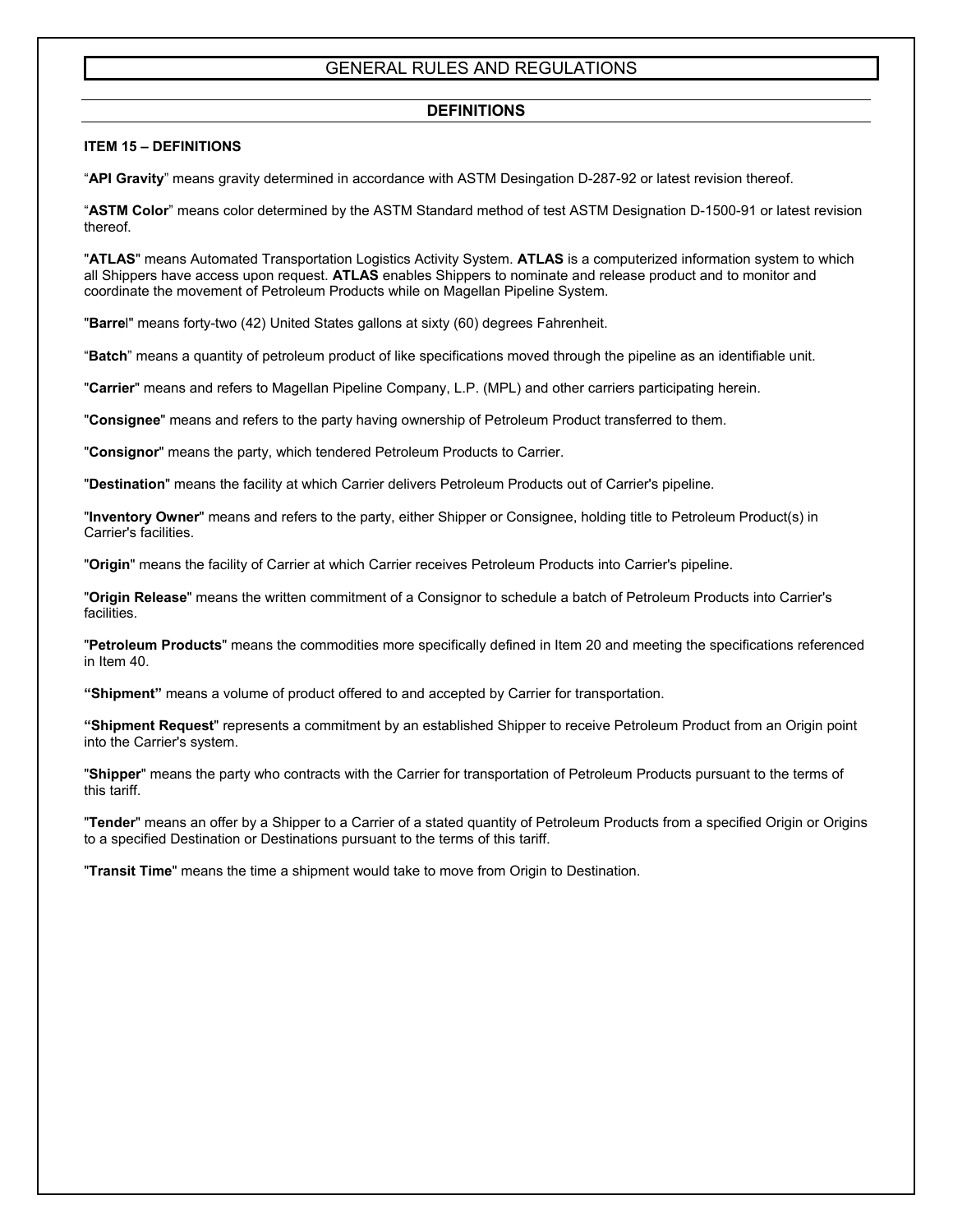## **COMMODITY DESCRIPTION AND MEASUREMENT**

#### **ITEM 20 - PETROLEUM PRODUCTS DEFINED**

Where the term Petroleum Products is used, the same refers to:

Reformulated Gasolines

Unleaded Gasolines<br>
Reformulated Gasolines<br>
Reformulated Gasolines<br>
Gasoline Feedstock

#### **ITEM 25 – PRODUCT ACCEPTANCE SPECIFICATIONS**

Petroleum Products shall be accepted for transportation only when such Petroleum Products meet all required specifications as uniformly established by Carrier. All of the required specifications for Petroleum Products shall be issued from time to time in the manner and to the extent appropriate to facilitate the efficient and economical use and operation of the Carrier's facilities and to reasonably accommodate Shipper's needs for transportation.

Carrier shall have no obligation to accept Petroleum Products for transportation hereunder unless such products are free from water and other impurities; have a color not darker than No. 3 ASTM (except that gasolines to which artificial coloring has been added will be accepted for transportation regardless of color); have a vapor pressure not more than 15 pounds absolute at 100 degrees Fahrenheit; have an API gravity at 60 degrees Fahrenheit, not less than 20 degrees and not more than 80 degrees; a viscosity not more than 4.3 centistokes at 100 degrees Fahrenheit; and meet all required specifications as uniformly established, published, and filed with Federal Energy Regulatory Commission by Carrier. Copies of the specifications will be provided upon request.

Carrier will require the Shipper to furnish certified laboratory reports showing the results of tests of the Petroleum Products offered for transportation. Carrier may also make such tests of the Petroleum Products as it deems necessary.

Petroleum Products containing blending components other than pure hydrocarbons or that pose a personal health hazard to Carrier's employees are not acceptable for transportation unless Shipper notifies Carrier of the identification and concentration of such components and has received Carrier's agreement to transport such blended Petroleum Products before they enter Carrier's system. Shipper must report type and percent by volume of all non-hydrocarbon, blending components.

#### **ITEM 28 – TRANSMIX HANDLING - MPL**

Transmix occurring in the Carrier's system that cannot be combined with compatible products shall be retained in Carrier's custody for disposal by the Carrier on behalf of the Shippers to ensure efficient operations of the pipeline.

The total Transmix accumulated in Carrier's system will be allocated to all Shippers in proportion to each Shipper's barrels received into the system from all Shippers in a calendar month. Carrier shall dispose of the Transmix for Shippers and provide each Shipper's net proceeds from the disposition of the Transmix.

## **ITEM 30 - VOLUME CORRECTIONS AND TENDER DEDUCTIONS**

**SECTION A.** Quantities at origin and destination shall be determined either by meter and/or gauging computations from certified tank tables corrected to temperature of 60 degrees Fahrenheit in accordance with API Standard 2540 Table 6A or 6B (whichever is applicable) or latest revisions thereof, and a pressure of zero psi gauge by use of API Standard 1101 or latest revisions thereof. Shipper or Consignee may have representatives present during testing, meter reading, calibration and gauging. Full deductions will be made for all water and other impurities in products received or delivered.

**SECTION B.** A tender deduction of one-twentieth (1/20) of one percent (0.05%) by volume will be made on the quantity of Petroleum Products accepted for transportation for movements defined in Item 300 herein. A tender deduction of threetwentieth (3/20<sup>th</sup>) of one percent (0.15%) by volume will be made on the quantity of Petroleum Products accepted for transportation for movements defined in Item 310 herein. Carrier will only be accountable for delivery of that quantity of Petroleum Products accepted for transportation after the tender deduction.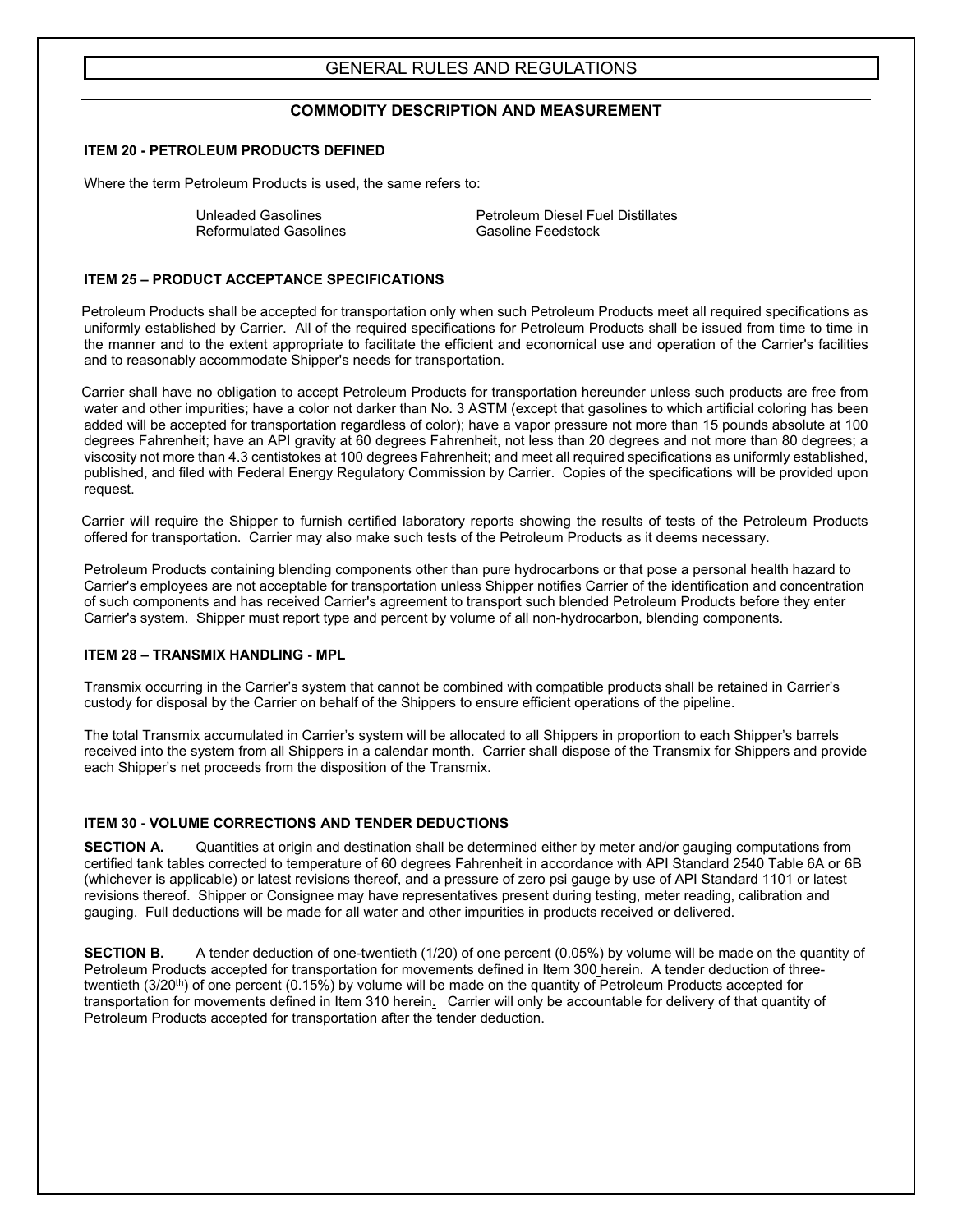## **PRESHIPMENT REQUIREMENTS AND PROCEDURES**

## **ITEM 35 – COMMODITY**

Carrier is engaged in the transportation of Petroleum Products specified and described in Item 20 and therefore will not accept any other commodities for transportation. No petroleum products will be received for transportation except good merchantable petroleum products of substantially the same kind and quality as that being currently transported through the same facilities for other Shippers. Consignor and Shipper warrant to Carrier that any petroleum products tendered to Carrier conform with the specifications for such products and are merchantable. Petroleum products of substantially different grade or quality will be transported only in such quantities and upon such terms and conditions as Carrier and Shipper may agree. Shipper shall be liable for any contamination or damage to other petroleum products being transported, or to Carrier's pipeline or other facilities in the event products tendered are substandard to the specifications stated on Shipper's laboratory certificate. In the event of variance between Carrier's test and Shipper's certificate, Carrier's test results shall prevail.

## **ITEM 40 – TESTING AND MEASURING**

Petroleum products shall be accepted for transportation only when such products meet all required specifications as uniformly established by Carrier as stated in the following documents and found at the public website

www.magellanlp.com/WhatWeDo/ProductSpecs.aspx or on request. Each Product Grade Document and its effective date are identified below.

| <b>PRODUCT GRADE DOCUMENT TITLE</b>                                            | <b>EFFECTIVE DATE</b> |
|--------------------------------------------------------------------------------|-----------------------|
| A - Premium Unleaded Gasoline                                                  | 1/1/21                |
| A5 - Premium Unleaded Gasoline (88.5 Octane)                                   | 1/1/21                |
| AMS - Premium Unleaded Gasoline (88.5 Octane/7.8 RVP)                          | 1/1/21                |
| AR - Premium RBOB Unleaded Gasoline                                            | 1/1/21                |
| NR - Regular RBOB Unleaded Gasoline                                            | 1/1/21                |
| TB - Texas Low Emission Diesel Fuel (additive needed)                          | 1/1/21                |
| TC - Texas Low Emission Diesel Fuel (alternative plan with no additive needed) | 1/1/21                |
| V66 - Regular CBOB Unleaded Gasoline (6.6 RVP)                                 | 1/1/21                |
| X, XHO - Ultra Low Sulfur Diesel Fuel                                          | 1/1/21                |

Notification to Shippers of changes in these documents are made via this tariff. If a prospective Shipper should desire current specifications they may access the website mentioned above. Demonstration of conformance with the product specifications shall be made through the submission of a Certificate of Analysis that accurately represents the product characteristics. Accuracy of the Certificate of Analysis is the sole responsibility of the party who establishes the Origin Release. Costs associated with handling, distribution, and disposal of products that enter the system that do not meet the product specifications shall be borne entirely by the party who establishes the Origin Release.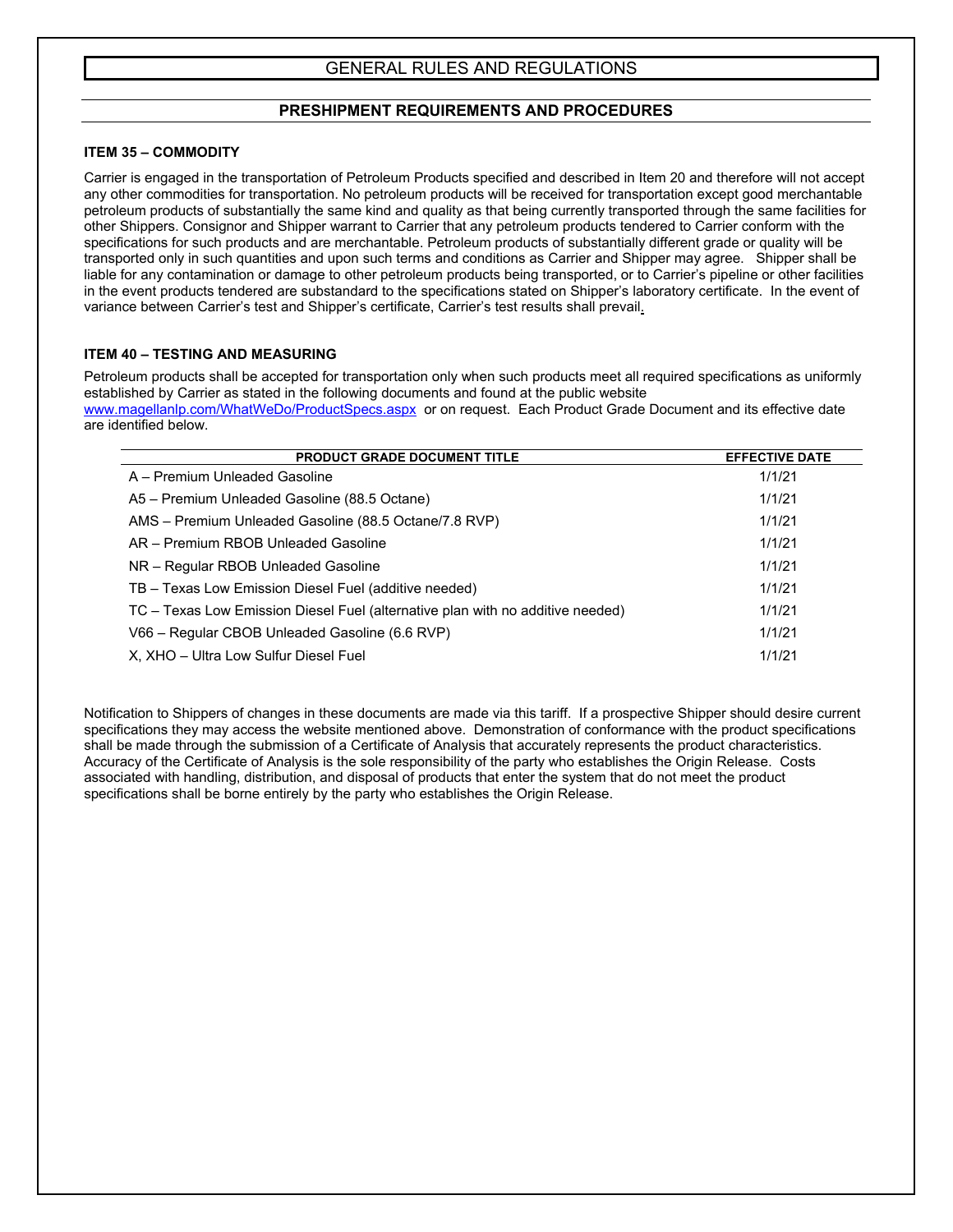## **PRESHIPMENT REQUIREMENTS AND PROCEDURES** (Continued)

## **ITEM 45 – NOMINATIONS & SCHEDULING OF SHIPMENTS**

**SECTION A.** Carrier is under no obligation to accept Petroleum Products for transportation in any month unless Shipper submits a nomination on or before the tenth  $(10<sup>th</sup>)$  day of the calendar month preceding the desired shipment date. If the tenth  $(10<sup>th</sup>)$  day of the month falls on a weekend or holiday, nominations are due on the last workday before the tenth  $(10<sup>th</sup>)$ . The nomination may be e-mailed, faxed or submitted via Carrier's ATLAS system. A nomination must specify, for each shipment, the quantity, product grade, Origin, Destination, Supply source(s) and Shipper.

**SECTION B.** Petroleum Products shall be accepted for transportation at such time as Petroleum Products of the same specifications are currently being transported from point of Origin to a Destination or Destinations in accordance with schedules of shipments and consignments to be issued from time to time to each Consignor by the Carrier. Such schedules may be modified from time to time in the manner and to the extent reasonably desirable to facilitate the efficient and economical use and operation of the Carrier's facilities and to reasonably accommodate Consignor's needs for transportation. Shippers may elect to utilize Carrier's "ATLAS" system to schedule shipments. Origin Releases and Shipment Requests should be completed fourteen (14) days before the scheduled entry date of product into Carrier's facilities. If an Origin Release or Shipment Request is not timely submitted, Carrier will handle in a manner to facilitate the efficient, economic use and operation of the Carrier's facilities and to reasonably accommodate Consignor's needs for transportation of product. MPL will provide a pump date for a completed nomination a minimum of seven (7) days prior to the release date.

## **ITEM 50 – PRORATION OF PIPELINE CAPACITY**

## **SECTION A:** EXPLORER PIPELINE SYSTEM

When the total volume offered for shipment in accordance with Item 45 is greater than can be transported within the period covered by such offers, Petroleum Products offered by each Shipper for transportation will be transported in such quantities and at such times to the limit of Carrier's capacity so as to avoid discrimination among shippers and will be in accordance with Carrier's "Petroleum Products Proration Policy", dated January 1, 2006, a copy of which is published in the EPL 's Shipper's Manual and is available upon request.

## **SECTION B:** MPL SYSTEM

When the total volume of the various commodities offered for shipment on Carrier's facilities, in accordance with the procedures for scheduling of shipments, is greater than can be transported within the period covered by such schedules, then commodities offered by each Shipper, including any new Shipper, for transportation will be transported in such quantities and at such times, to the limit of Carrier's normal operating capacity, so as to avoid unjust discrimination or undue preference among Shippers and to fulfill requirements of governmental agencies.

System-wide pipeline operating capacity, as determined by Carrier, will be allocated based on Inventory Owner's historical loadings at Carrier's facilities and deliveries to offline facilities.

New Shippers [i.e., Shippers without a loading history over the preceding six (6) months], in aggregate, shall be allocated capacity up to a maximum of 5% of the pipeline capacity, but no one shipper or its associated affiliate can move more than 25,000 barrels per month as a new shipper. All subsequent allocations of capacity shall be based on the history developed by the Shipper.

## **ITEM 60 – ACCEPTANCE FREE FROM LIENS AND CHARGES**

The Carrier shall have the right to reject any Petroleum Products when tendered for shipment which may be involved in litigation, the title of which may be in dispute, or which may be encumbered by lien or charge of any kind. Further, Carrier will require Shipper's proof of perfect and unencumbered title or a satisfactory indemnity bond.

## **ITEM 65 – CORROSION INHIBITORS**

Consignor may be required to inject oil-soluble corrosion inhibitor, approved by Carrier, in the Petroleum Products to be transported. All products shipped, with the exception of all grades of Aviation Kerosene, are required to meet a minimum level of corrosion protection. The concentration of inhibitor dosage will be controlled to meet a minimum rating of B+ (less than 5% of test surface rusted) as determined by NACE Standard TM0172-86, Test Method-Antirust Properties of Petroleum Products Pipeline Cargoes or latest revisions thereof.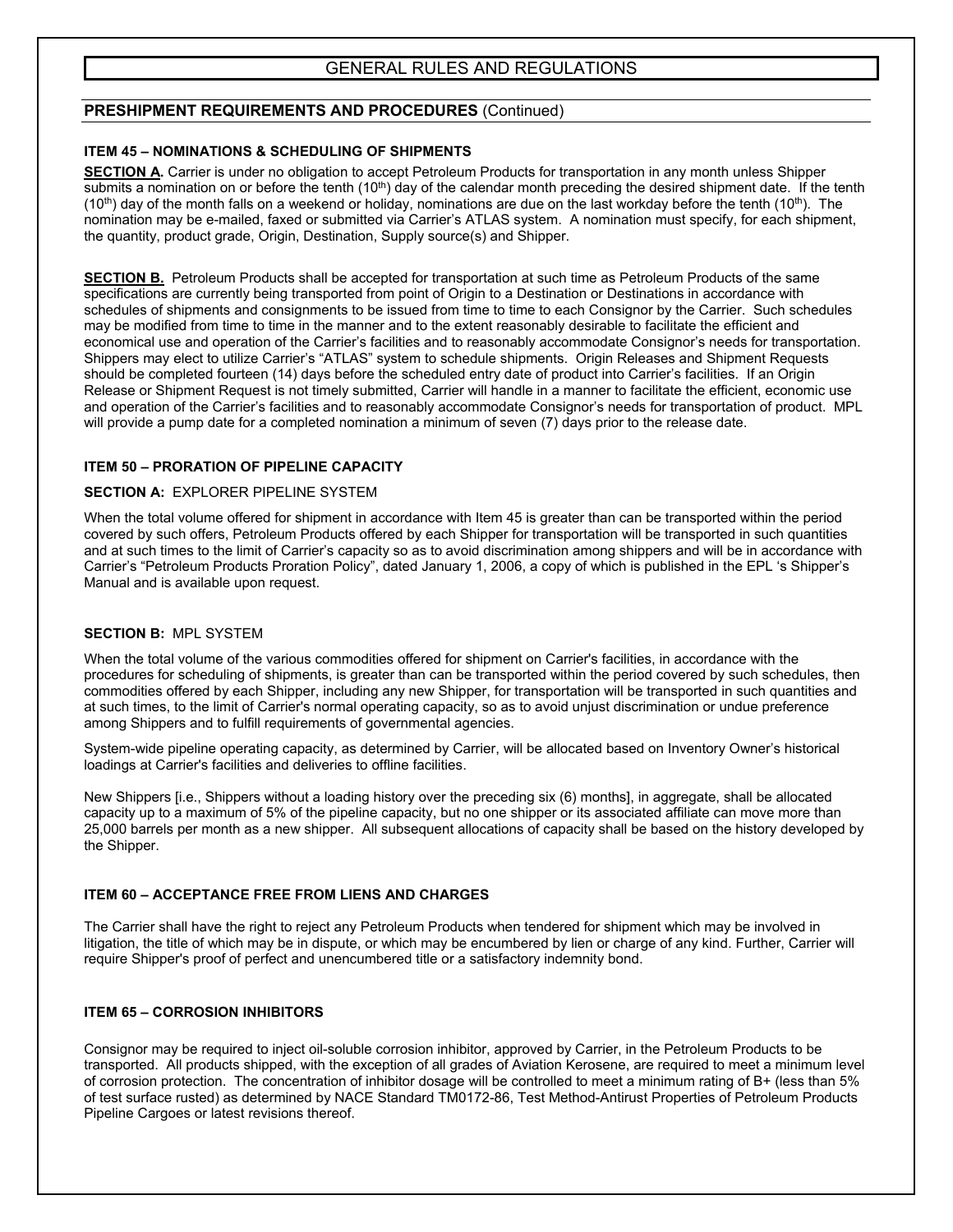## **PRESHIPMENT REQUIREMENTS AND PROCEDURES** (Continued)

## **ITEM 70 – FACILITIES REQUIRED AT ORIGIN AND DESTINATION**

Shipper shall furnish facilities to deliver Petroleum Products to the Carrier's manifold at origin points at a compatible pressure and at a pumping rate equal to Carrier's full line pumping rate or injection rate, if applicable.

**SECTION B.** The Carrier will not provide storage or other tankage facilities at points of Origin and/or at Destinations. Petroleum Products will be accepted for transportation only when Consignor has provided equipment and facilities satisfactory to the Carrier, including but not limited to the facilities necessary to meet Carrier's mainline pumping rate at the origin, and when Consignor or Consignee has ascertained from the Carrier or has furnished evidence satisfactory to the Carrier that there are adequate facilities at Destination, which are available for receipt of the shipment as it arrives without delay.

**SECTION C.** In the event Consignor or Consignee fails to provide adequate facilities at the Destination for receipt as provided in Section A hereof, Carrier shall have the right, on 24 hours notice, to divert or reconsign, subject to the rates, rules and regulations applicable from point of Origin to actual final Destination, or make whatever arrangements for disposition as are deemed appropriate to clear the Carrier's facilities, including the right of private sale for the best price reasonably obtainable. The Carrier may be a purchaser at such sale. Out of the proceeds of said sale, the Carrier shall pay itself all transportation and other applicable lawful charges and necessary expenses of the sale and the expense of caring for and maintaining the Petroleum Products until disposed of and the balance shall be held for whosoever may be lawfully entitled thereto.

## **ITEM 75 - PAYMENT OF TRANSPORTATION AND OTHER CHARGES**

The transportation and all other applicable lawful charges, except demurrage charges, accruing on Petroleum Products accepted for transportation shall be paid before release of Petroleum Products from the custody of Carrier. If required by Carrier, Shipper shall either prepay all such charges or furnish guaranty of payment satisfactory to Carrier. Petroleum Products accepted for transportation shall be subject to a carrier's lien, as provided by Article 7 of 12A Okla. Stat. (as such article may be amended from time to time), for all applicable, lawful charges.

If such charges are not paid by the due date stated on the invoice, the balance due on the entire past due balance (including principal and accumulated but unpaid finance charges) shall bear interest from that due date until paid in full at the rate equal to the lesser of one hundred twenty-five percent (125%) of the prime rate of interest charged by Citibank N.A., New York, New York as of the due date or the maximum finance charge rate allowed by law.

In addition to all other liens, statutory or otherwise, to which Carrier is entitled and unless the following grant is expressly prohibited by the terms of one or more security agreements or credit agreements creating prior, perfected security interests in the hereinafter-defined Collateral, Shipper hereby grants to Carrier a first priority, continuous and continuing security interest in all of the following, whether now or hereafter existing or acquired, as collateral for the prompt and complete payment and performance of Shipper's Obligations (as defined below): (a) All Petroleum Products accepted by Carrier for transportation, terminaling, storage, or otherwise; (b) all other property of Shipper now in the possession of and at any time and from time to time hereafter delivered to Carrier or its agents; (c) all of Shipper's pre-payments, deposits, balances, and credits with, and any of its claims against, Carrier, at any time existing; and (d) all products and proceeds of any of the foregoing property in any form. The property described or referred to in subsections (a) through (c) above is collectively referred to as the "Collateral." This grant secures the following (collectively the "Obligations"): (a) all antecedent, current and future transportation, storage, terminaling, special, ancillary and other lawful charges arising under or related to this tariff or the contracts entered into in connection with this tariff; (b) the repayment of any amounts that Carrier may advance or spend for the maintenance, storage or preservation of the Collateral; (c) all amounts owed under any modifications, renewals or extensions of any of the foregoing obligations; and (d) all other amounts now or in the future owed by Shipper to Carrier, whether or not of the same kind or class as the other obligations owed by Shipper to Carrier. Shipper authorizes Carrier to file such financing statements or other documents necessary to perfect and maintain the security interest herein granted.

Upon a default by the Shipper under this tariff or the contracts entered into in connection with this tariff, Carrier may, without further notice, setoff (including by set off, offset, recoupment, combination of accounts, deduction, retention, counterclaim, or withholding across or within each or all of such tariff and contracts, collectively "Setoff") (a) any amounts owed by Carrier to the Shipper under any other agreements, instruments or undertakings between the Shipper and Carrier against (b) any amounts owed by the Shipper to Carrier under any other agreements, instruments or undertakings between the Shipper and Carrier. Carrier shall give the Shipper notice of any Setoff pursuant to this paragraph, as soon as practicable thereafter, provided that failure to give such notice shall not affect the validity of the Setoff.

This tariff shall be construed in accordance with and governed by the laws of the State of Oklahoma (including without limitation the Uniform Commercial Code, 12A Okla. Stat. § 1-101 et seq., as it may be amended from time to time), without regard to any choice of law rules which may direct the application of the laws of any other jurisdiction.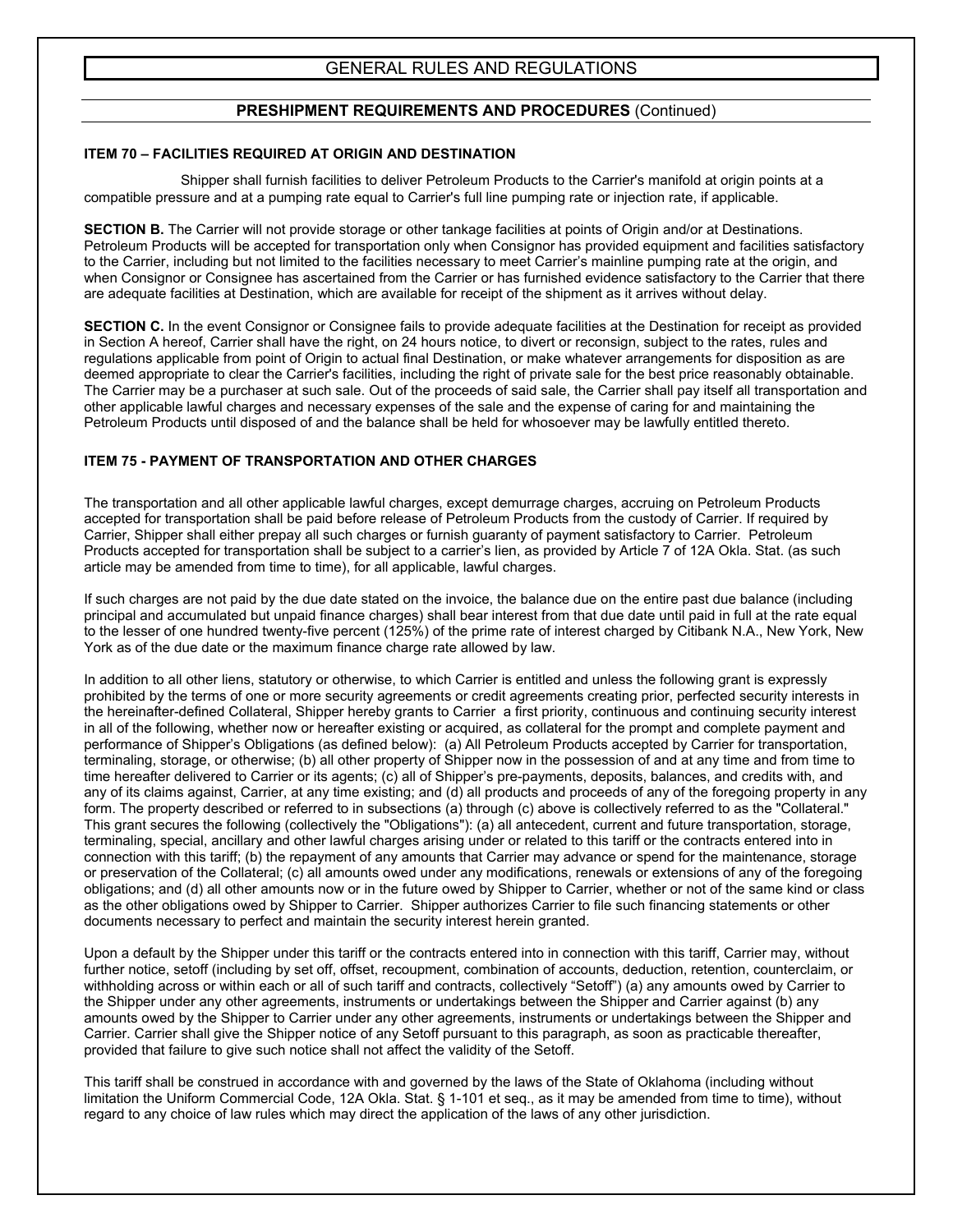## **PRESHIPMENT REQUIREMENTS AND PROCEDURES** (Continued)

#### **ITEM 80 - TAX REGISTRATION**

Consignors and Consignees shall be required to provide proof of registration with or tax exemption from the appropriate Federal and/or State tax authorities related to the collection and payment of fuels excise tax or other similar taxes, levies, or assessments. Failure of the Consignor and Consignee to do so shall not relieve the Consignor or Consignee from the obligation to pay any such tax, levy, or assessment. Any tax, levy, assessment, or other charge imposed by such authority against Carrier as the result of such failure shall be collected by Carrier under the provisions of Item 75.

## **ITEM 85 - WITHDRAWALS FROM CARRIER'S SYSTEM**

If a Consignor ships and consigns to Destinations where the Carrier provides terminal facilities in accordance with the schedules of shipments furnished by the Carrier, Carrier may permit the Consignee to withdraw such consignments from Carrier's terminal beginning at any time after the shipment has sustained its associated Transit Time from the shipment's Origin to Destination. The Inventory Owner must maintain a minimum inventory balance, herein referred to as a Minimum Allocation. An Inventory Owner's Minimum Allocation is calculated by applying the Inventory Owner's percentage of overall demand from all system delivery points for a specific Petroleum Product against Carrier's system minimum inventory requirement as established by Carrier for such Petroleum Product. In no event will the calculation of an individual Inventory Owner's Minimum Allocation be less than the minimum inventory levels for each Petroleum Product established by the Carrier for all Inventory Owners which are actively utilizing the system delivery points. Consignments in Carrier's system which fulfill an Inventory Owner's Minimum Allocation will be charged an initial transportation rate of **[U]** 165.11 cents per barrel. An Inventory Owner's Minimum Allocation requirement will be updated on the first (1st) day of every month based on the immediately preceding thirty (30) day period during which Petroleum Product withdrawal privileges were in effect. Inventory Owners have until midnight of the seventh (7th) calendar day of every month to satisfy their Minimum Allocation obligation.

New Inventory Owners will be required to submit a loading forecast, which will be used to calculate an initial Minimum Allocation for each Petroleum Product. A new Inventory Owner's withdrawals will be monitored during the first (1st) month and the associated Minimum Allocation may be adjusted by the Carrier, if necessary.

An Inventory Owner with an inventory balance less than its Minimum Allocation will be deemed inactive for a period of six (6) consecutive, full calendar months thereafter (the "Inactive Period") and will not without Carrier's express approval, be allowed to withdraw Petroleum Product from Carrier's terminal facilities during the inactive Period or afterward until the first (1st) day of the month following the month during which the Inventory Owner has provided sufficient inventory to meet its Minimum Allocation which was in effect immediately prior to the suspension of its withdrawal privileges. If an Inventory Owner thereafter fails or refuses to ship in accordance with the schedule of shipments furnished by the Carrier or fails to maintain its Minimum Allocation, Carrier may suspend, until further notice, withdrawal privileges of any such Inventory Owner.

Subject to Items 75 and 185, Minimum Allocation may be withdrawn from the system coincidental with the monthly adjustment to all Inventory Owners' Minimum Allocations after the seventh (7th) calendar day of the month following the month in which Carrier receives written notification of Inventory Owner's intent to discontinue shipments under this Item.

Inventory Owners shall be permitted to withdraw Petroleum Products at Carrier's terminals only upon acquiring a loading agreement for said terminal and if positive inventory is maintained at that location, regardless of the Inventory Owner's systemwide status. If an Inventory Owner's balance at a location reaches zero, rack deliveries can be suspended until the Inventory Owner replenishes its product inventory at the location.

## **ITEM 90 - PIPEAGE CONTRACTS REQUIRED**

Separate pipeage contracts in accordance with this tariff and these regulations covering further details may be required of a Shipper before any duty to transport shall arise.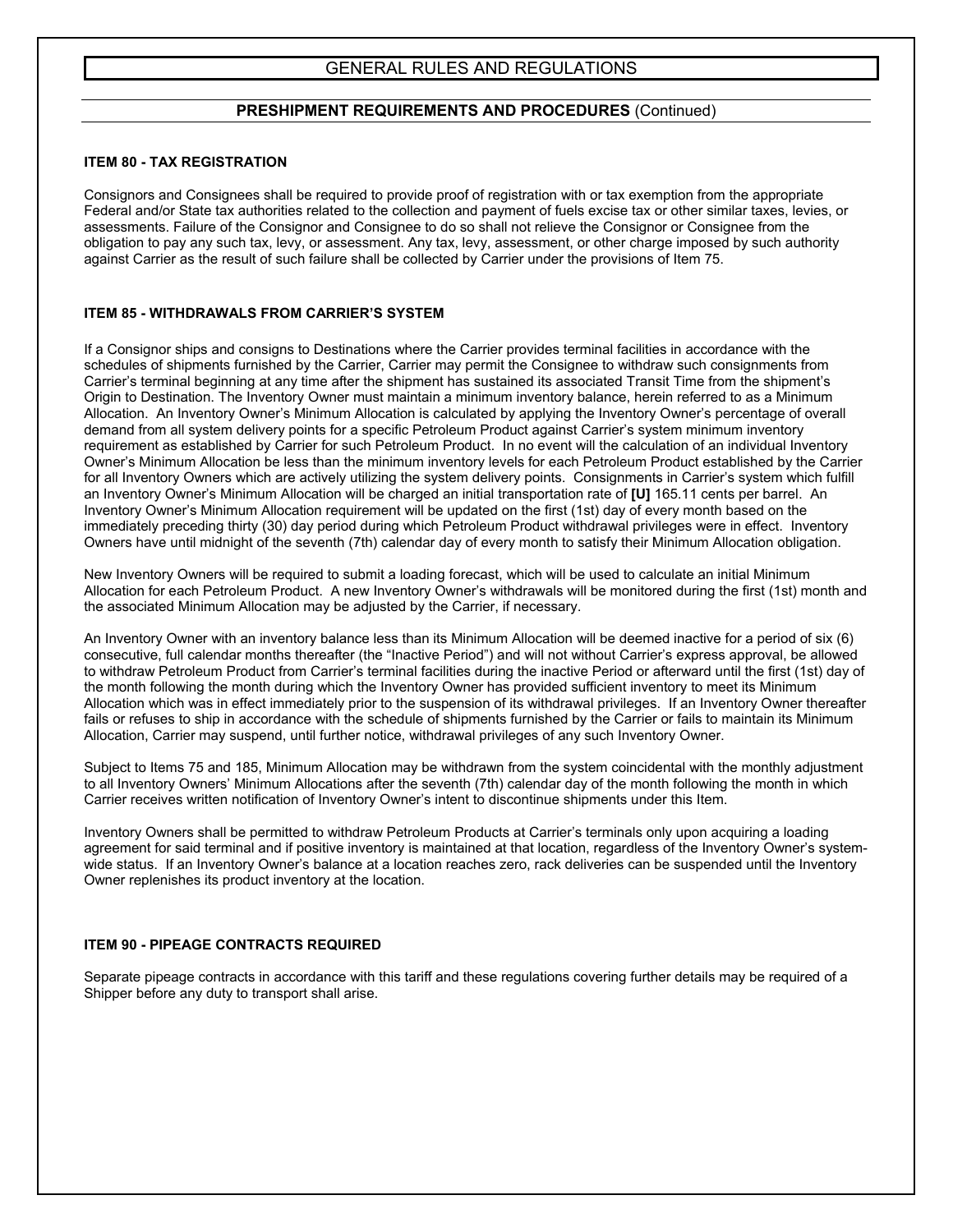## **TRANSPORTATION SERVICES AND RELATED REQUIREMENTS**

#### **ITEM 95 - MINIMUM SHIPMENT**

**SECTION A.** A shipment of 25,000 Barrels or more of Petroleum Products, of the same required specifications only, shall be accepted for transportation at one point of Origin from one Consignor.

**SECTION B.** A shipment of not less than 5,000 Barrels of Petroleum Products, of the same specifications only, shall be accepted for transportation at one point of Origin from one Consignor subject to delay until Carrier has accumulated at receiving point the minimum shipment described in Section A of the same specifications from the same or other Consignors.

#### **ITEM 100 - MINIMUM CONSIGNMENT**

**SECTION A.** A consignment of Petroleum Products of the same specifications may be made as provided in Section B herein to one Consignee at any Destination on the MPL system or any point directly intermediate thereto, or to any Destination on other pipelines named in tariffs issued by or concurred in by MPL which are lawfully on file with the F.E.R.C. or State Commissions, subject to the rates, rules and regulations applicable from point of Origin to final Destination.

**SECTION B.** A consignment of Petroleum Products of the same specifications may be made as follows:

- (1) Except as otherwise provided, a minimum of 5,000 Barrels of the same product must be consigned to a Destination.
- (2) Any quantity of barrelage may be consigned to a Destination provided that the Carrier can consolidate such consignment with other barrelage so that the total barrelage is 5,000 or more Barrels of the same specifications consigned to the same Destination by the same or other Consignors.

## **ITEM 105 – SEGREATION AND VARIATION IN QUALITY AND GRAVITY**

Carrier shall not be liable for variation in gravity or quality of petroleum products occurring while in its custody, resulting from normal pipeline operations and is under no obligation to deliver the identical petroleum products received.

#### **ITEM 115 – RECONSIGNMENT- MPL SYSTEM**

If no out-of-line or backhaul movement is required and if the current scheduled operations will permit, Consignor may reconsign, without charge, any shipment that is in Carrier's possession to Destinations, or any point directly intermediate thereto, or to Destinations on other pipelines named in tariffs issued by or concurred in by Carriers party to this tariff, lawfully on file with the F.E.R.C. and/or State Commissions, subject to the rates, rules and regulations applicable from point of Origin to actual final Destination.

Additional Transit Time maybe applied on reconsignments.

Backhaul reconsignments are only allowed at Carrier's discretion. A reconsignment is considered a backhaul when the Transit Time from the Origin of the inventory to the new location is less than the Transit Time from the Origin to the original location.

Reconsignment shall not prevent or change the running of time used in computing the demurrage charge, except that no demurrage charge shall accrue thereon from midnight of the day such consignment is removed from the tankage for transportation to the Destination to which reconsigned.

## **ITEM 120 - APPLICATION OF RATES FROM OR TO INTERMEDIATE POINTS**

Shipments of Petroleum Products accepted for transportation from any Origin or to any Destination not named in any tariff making reference hereto, which Origin or Destination is directly intermediate to any Origin or Destination from or to which a rate applying though such unnamed point is published, the Carrier will apply, from or to such unnamed intermediate point, the rate published from or to the next more distant point specified in the tariff.

## **ITEM 125 - IDENTITY OF SHIPMENT**

Because it is impracticable to maintain the identity of each shipment or consignment of Petroleum Products, substitution of barrelage, but not substitution of one kind of petroleum product for another by Carrier, shall be permitted.

## **ITEM 135 - DELIVERY TO DESTINATION**

Upon arrival at Destination, Petroleum Products shall be delivered into terminal or other facilities provided by the Consignor or Consignee, or into terminal facilities furnished by the Carrier where Carrier furnishes terminal facilities, pending receipt by Carrier from Consignor or Consignee of instructions relative to the further transportation thereof.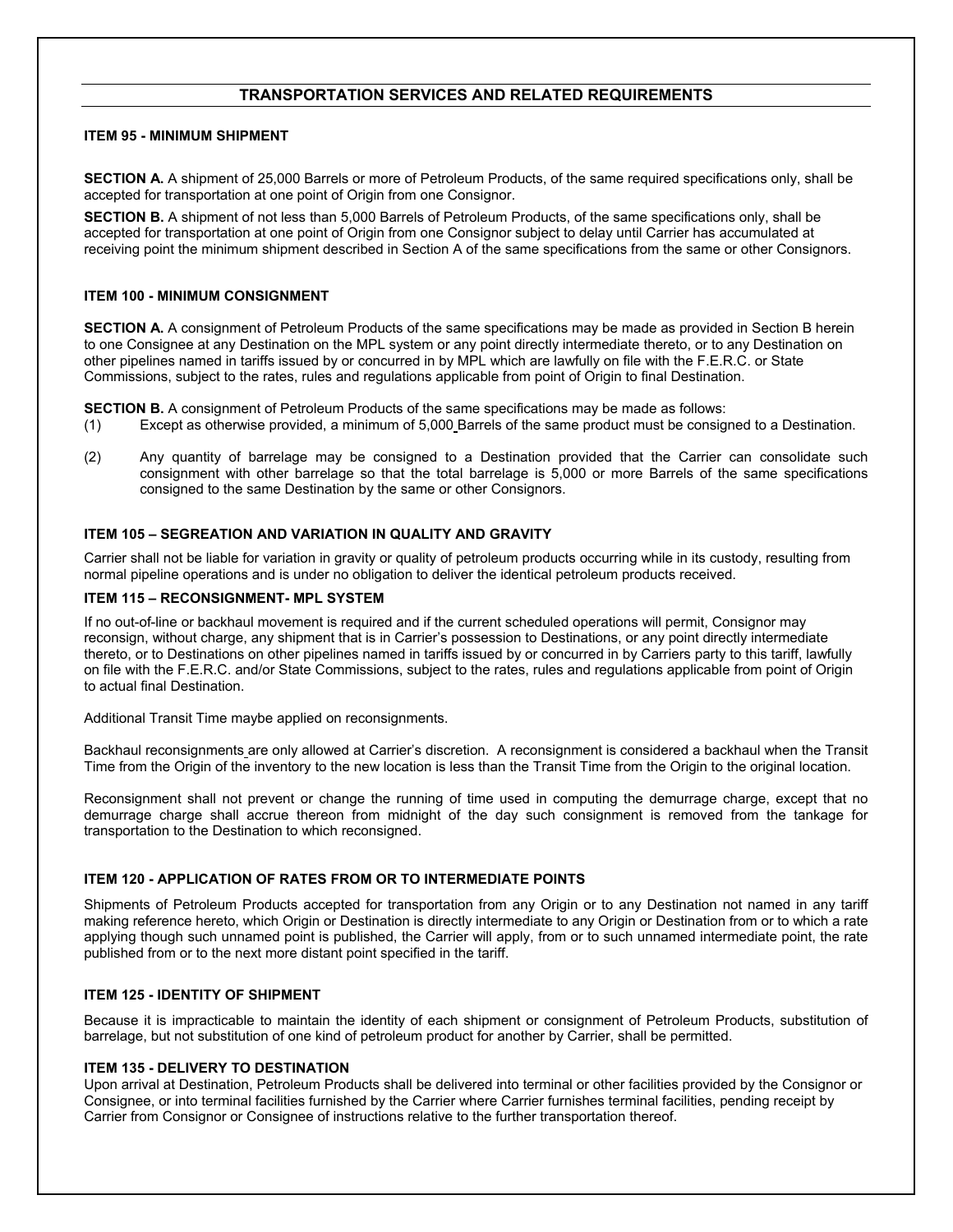## **TRANSPORTATION SERVICES AND RELATED REQUIREMENTS** (Continued)

## **ITEM 145 - DEMURRAGE CHARGES**

In order to provide space for delivery of succeeding shipments in Carrier's tankage or to otherwise prevent or relieve congestion at Destinations where Carrier provides tankage, Carrier may give notice to Consignors or Consignees to remove Petroleum Products from such terminal facilities. Petroleum Products specified in the notice which are not removed at the close of a five (5) day period, beginning the day after such notice is sent by the Carrier, shall be subject to a demurrage charge of **[U] five cents (5¢)** per barrel per day until removed. Demurrage charges shall be payable upon presentation of an invoice by the Carrier.

## **SPECIAL AND ANCILLARY SERVICES AND RELATED REQUIREMENTS**

## **ITEM 160 - HIGH RVP UNLEADED GASOLINE**

## **High RVP Unleaded Gasoline Withdrawal (MAY 1 THROUGH SEPTEMBER 15)**

Shippers must withdraw all high RVP gasoline (gasoline whose RVP is above the May 1 MPL delivery specifications found at www.magellanlp.com/WhatWeDo/ProductSpecs.aspx) from Carrier's inventory prior to May 1. All inventory transactions will be recorded on a First In First Out (FIFO) basis. Shippers with high RVP inventory in Carrier's system beyond May 1 can be charged **[U]** 134.30 cents per barrel per month. After May 1, Shippers will not be allowed to withdraw any high RVP gasoline inventories in Carrier's system until September 15.

## **ITEM 170 - CHARGES FOR SPILL COMPENSATION ACTS AND REGULATIONS**

In addition to the transportation charges and all other charges accruing on Petroleum Products accepted for transportation, a per Barrel charge will be assessed and collected in the amount of any tax, fee, or other charge levied against the Carrier in connection with such Petroleum Products pursuant to any Federal, State, or Local act or regulation which levies a tax, fee, or other charge on the receipt, delivery, transfer, or transportation of such Petroleum Products within their jurisdiction for the purpose of creating a fund for the prevention, containment, clean up, and/or removal of spills and/or reimbursement of persons sustaining such costs or losses therefrom.

## **ITEM 175 - COMMUNICATION FACILITIES**

Shippers may use the Message Facility of Carrier's "**ATLAS**" system to conduct pipeline business only. All messages are subject to audit. Use of the Carrier's "**ATLAS**" system for any purpose, other than to conduct pipeline business will cause Shipper's privilege of use to be suspended for twelve (12) months. Carrier will not be liable for non-delivery of messages or for errors or delays in transmission or interruption of such service.

## **LIABILITY AND CLAIM SETTLEMENT**

## **ITEM 180 - DUTY OF CARRIER**

**Quantity** 

The Carrier shall transport and deliver into terminal facilities at the applicable Destination(s), with reasonable diligence, a quantity of Petroleum Product equal in volume to the quantity of Petroleum Product accepted for transportation, less the appropriate tender deduction, transmix allocation and any other volume reduction provided or referenced in this tariff. In the event of non-delivery due to interface cuts or other operating losses in excess of the tender deduction, the Carrier shall have the right to satisfy any claim by product replacement or cash payment.

## **Quality**

Carrier shall have no duty to deliver Petroleum Product other than in conformance with state and federal governmental requirements for such Petroleum Product that apply to deliveries at the applicable Destination, except as otherwise noted in the specifications that apply to deliveries at such Destination as established by Carrier and set forth at the public website www.magellanlp.com/WhatWeDo/ProductSpecs.aspx.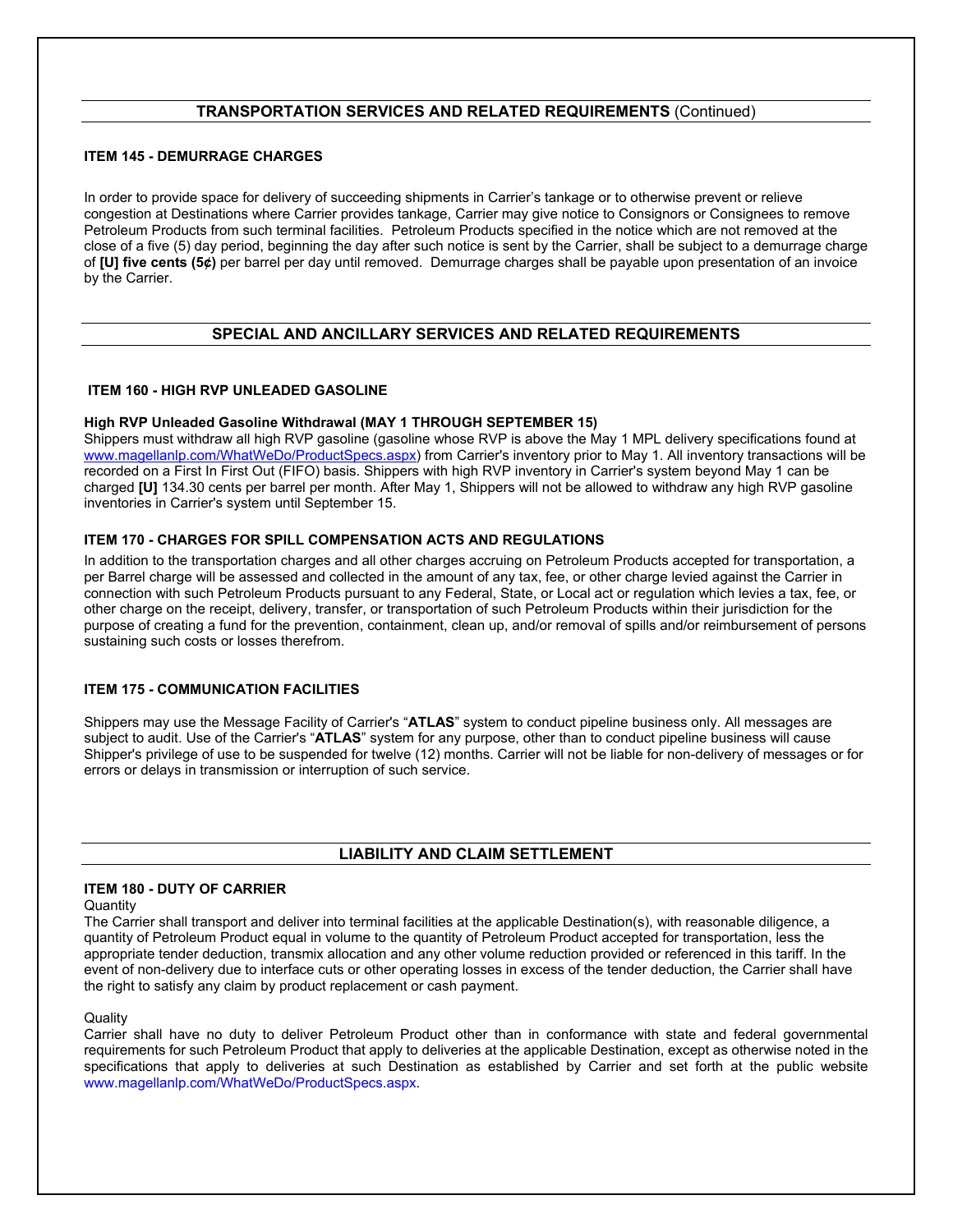## **LIABILITY AND CLAIM SETTLEMENT (Continued)**

## **ITEM 185 - LIABILITY OF CARRIER**

The Carrier shall not be liable for any delay in transportation or terminaling services or loss of Petroleum Products caused by acts of God; storm, flood, extreme weather, fire, explosion; war, invasion, hostilities, rebellion, terrorism, insurrections, riots; strikes, picketing or other labor stoppages, whether of Carrier's employees or otherwise; electrical or electronic failure or malfunction; communications failure or malfunction; computer hardware and/or software failure, malfunction; breakage or accident to machinery or equipment; proration; temporary restraining orders, injunctions or compliance orders issued by courts or governmental agencies; seizure or destruction under quarantine or customs regulations, or confiscation by order of any government or public authority, or risks of contraband or illegal transportation or trade; or any cause not due to fault or negligence of Carrier. In the event of such loss, each owner shall bear the loss in the same proportion as its share of the total quantity of the kind of product involved in the loss in the custody of the Carrier at the time of such loss. Each Shipper or Consignee shall be entitled to receive only so much of its share remaining after its due proportion of the loss is deducted. The Carrier shall compute the quantities of loss and shall prepare and submit a statement to the Shippers of Consignees showing the apportionment of the loss among the Shippers or Consignees involved.

Carrier will transport and deliver Petroleum Products with reasonable diligence and dispatch, but will not be liable for delays in transportation of Petroleum Products to a particular market.

The Carrier shall not be liable for discoloration, contamination or deterioration of Petroleum Products transported unless such discoloration, contamination or deterioration results from the negligence of the Carrier. In the event of such damage, each Shipper's or Consignee's share of the damaged Petroleum Product shall be in the same proportion as its share of the total quantity of shipments involved and each such Shipper or Consignee shall be allocated only its proportionate share of damaged Petroleum Product.

Inventory Owner shall protect, indemnify, defend and hold Carrier, its parent and affiliates harmless from and against all claims, losses, suits, liabilities, fines, penalties, damages and expenses (including reasonable attorneys' fees and expenses) of any kind or character arising from or related to (1) negligent or willful acts or omissions on the part of Inventory Owner, its employees, agents or contractors (including, but not limited to, any contractors transporting products(s) to or from any location on Carrier's system), or (2) liability arising from the chemical characteristics of product(s), except to the extent such liability arises from Carrier's negligence.

Product(s) in this Item refers to any individual product, as defined in this Tariff (in Item 20 – Petroleum Products Defined), or any combination thereof, whether achieved via in-line (automated) or splash (manual) blending.

In no event shall Carrier be liable to any Shipper or Inventory Owner for any losses, liabilities or damages, including special, punitive, exemplary, consequential, incidental or indirect losses or damages howsoever caused, (including but not limited to loss of revenue, loss of profits or present or future opportunities) whether or not foreseeable, and irrespective of the theory or cause of action upon which such damages might be based, except for such actual losses or damages sustained as a result of, and to the extent of, Carrier's negligence.

## **ITEM 190 - CLAIMS: TIME FOR FILING**

Notice of any claim for loss, damage or liability for or in connection with Petroleum Products ("Claim", whether one or more) must be made in writing to the Carrier within nine (9) months after delivery of the Petroleum Products at the applicable Destination(s) or, in the case of a failure of Carrier to so deliver, then within nine (9) months after a reasonable time for delivery has elapsed. Failure to give such notice of any Claim shall be deemed to be a waiver and release of such Claim and of all rights to assert such Claim, and Carrier shall have no liability or obligation with respect thereto.

Suit against Carrier for any Claim must be instituted within two (2) years and one (1) day from the day when notice in writing is given by Carrier to the claimant that the Carrier has disallowed all or any part of such Claim. Any Claim for which suit has not been instituted in accordance with the foregoing provisions shall be deemed to have been waived, relinquished and released and Carrier shall have no liability or obligation with respect thereto.